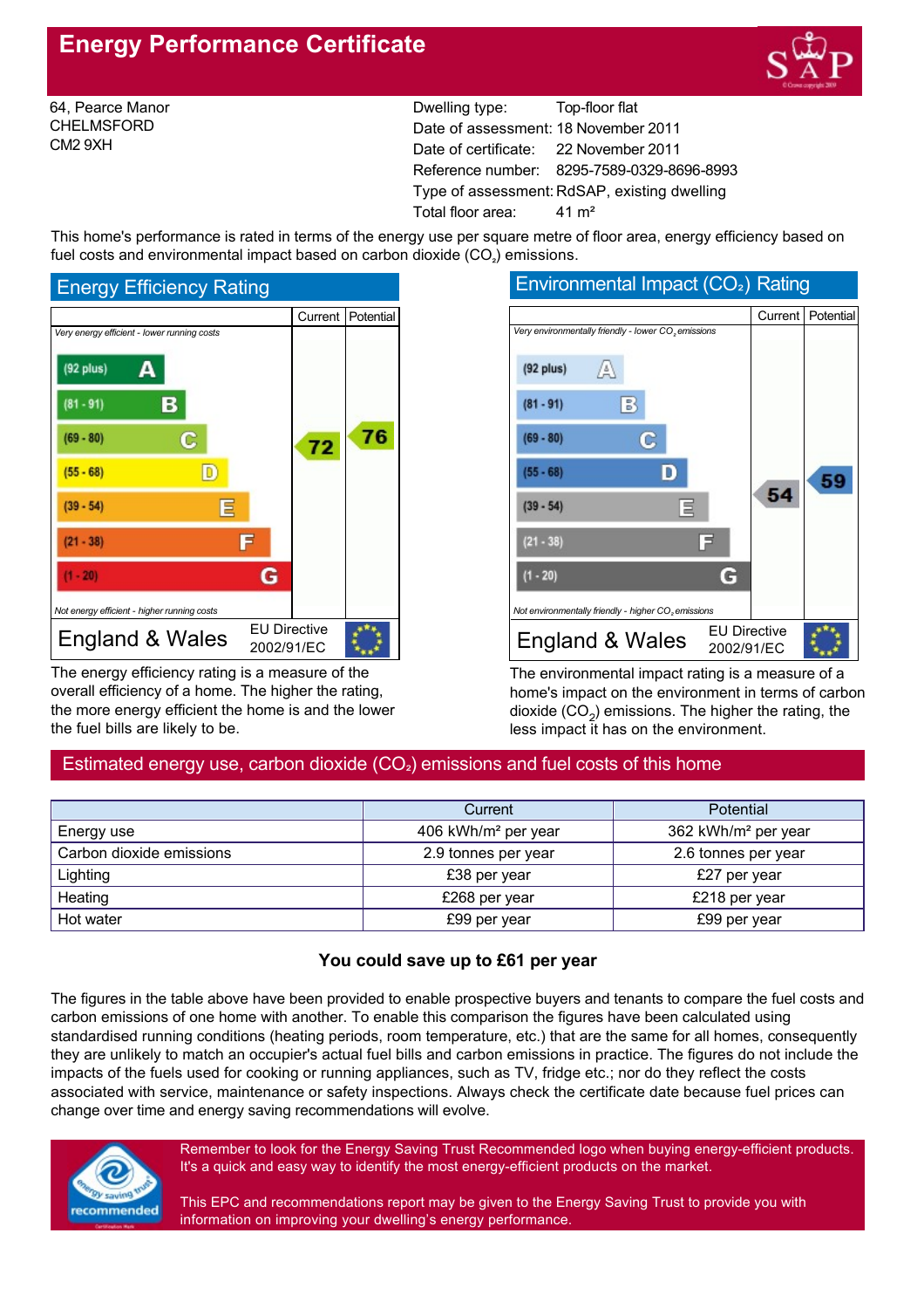## About this document

The Energy Performance Certificate for this dwelling was produced following an energy assessment undertaken by a qualified assessor, accredited by the NHER Accreditation Scheme, to a scheme authorised by the Government. This certificate was produced using the RdSAP 2009 assessment methodology and has been produced under the Energy Performance of Buildings (Certificates and Inspections) (England and Wales) Regulations 2007 as amended. A copy of the certificate has been lodged on a national register.

| Assessor's accreditation number: NHER003195 |                                            |
|---------------------------------------------|--------------------------------------------|
| Assessor's name:                            | Mr Mark Tingley                            |
| Company name/trading name:                  | Essex EPCs                                 |
| Address:                                    | 14 Lapwing Drive, Kelvedon, Essex, CO5 9PS |
| Phone number:                               | 07967 182554                               |
| Fax number:                                 |                                            |
| E-mail address:                             | essex.epcs@yahoo.co.uk                     |
| Related party disclosure:                   | No related party                           |
|                                             |                                            |

## If you have a complaint or wish to confirm that the certificate is genuine

Details of the assessor and the relevant accreditation scheme are as above. You can get contact details of the accreditation scheme from their website at www.nesltd.co.uk together with details of their procedures for confirming authenticity of a certificate and for making a complaint.

## About the building's performance ratings

The ratings on the certificate provide a measure of the building's overall energy efficiency and its environmental impact, calculated in accordance with a national methodology that takes into account factors such as insulation, heating and hot water systems, ventilation and fuels used. The average Energy Efficiency Rating for a dwelling in England and Wales is band E (rating 50).

Not all buildings are used in the same way, so energy ratings use 'standard occupancy' assumptions which may be different from the specific way you use your home. Different methods of calculation are used for homes and for other buildings. Details can be found at www.communities.gov.uk/epbd

Buildings that are more energy efficient use less energy, save money and help protect the environment. A building with a rating of 100 would cost almost nothing to heat and light and would cause almost no carbon emissions. The potential ratings on the certificate describe how close this building could get to 100 if all the cost effective recommended improvements were implemented.

## About the impact of buildings on the environment

One of the biggest contributors to global warming is carbon dioxide. The way we use energy in buildings causes emissions of carbon. The energy we use for heating, lighting and power in homes produces over a quarter of the UK's carbon dioxide emissions and other buildings produce a further one-sixth.

The average household causes about 6 tonnes of carbon dioxide every year. Adopting the recommendations in this report can reduce emissions and protect the environment. You could reduce emissions even more by switching to renewable energy sources. In addition there are many simple everyday measures that will save money, improve comfort and reduce the impact on the environment. Some examples are given at the end of this report.



**Click www.epcadviser.direct.gov.uk our online tool which uses information from this EPC to show you how to save money on your fuel bills.**

Further information about Energy Performance Certificates can be found under Frequently Asked Questions at www.epcregister.com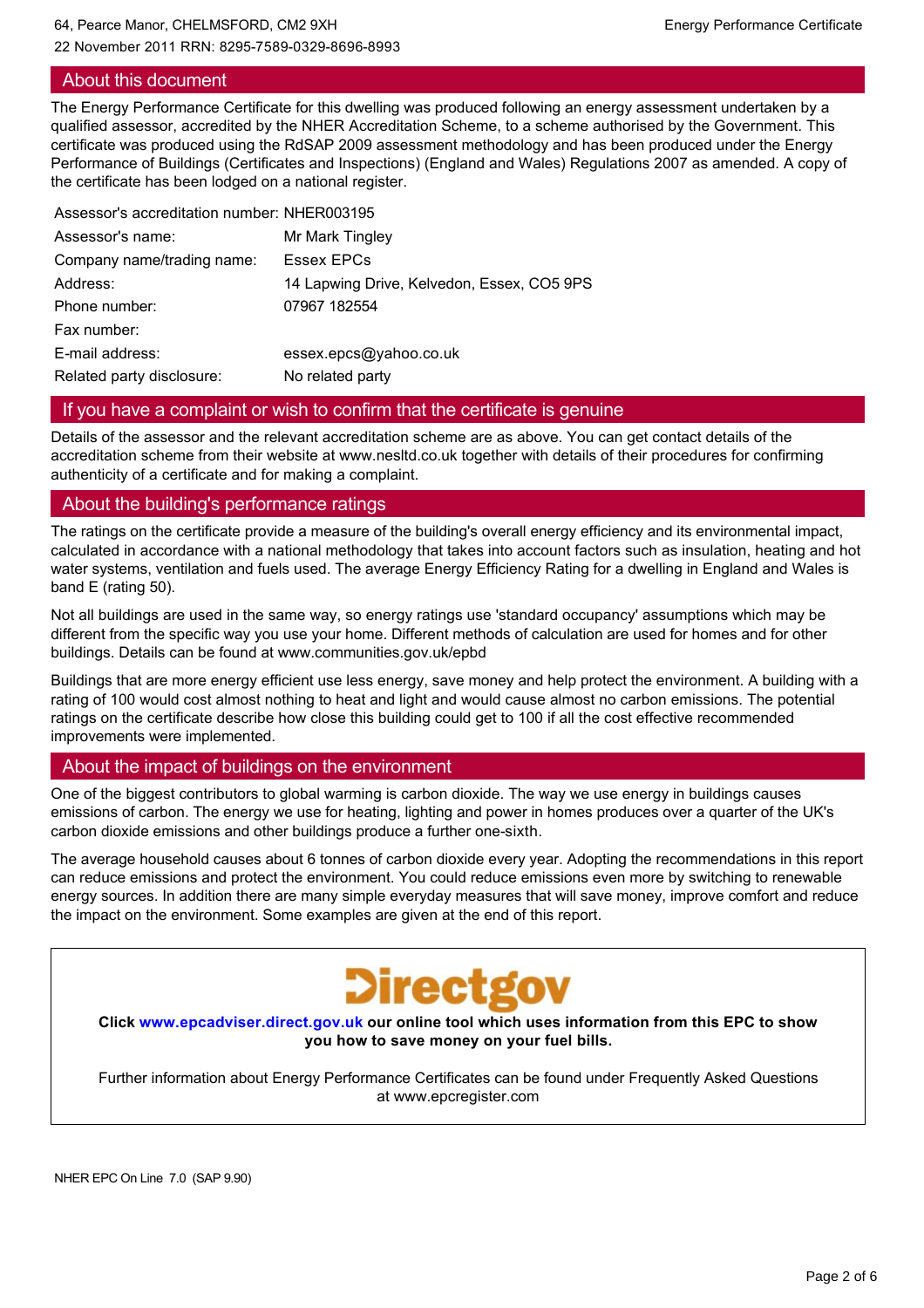## **Recommendations**

The measures below are cost effective. The performance ratings after improvement listed below are cumulative, that is they assume the improvements have been installed in the order that they appear in the table. The indicative costs are representative for most properties but may not apply in a particular case.

| Lower cost measures                                      | Indicative cost | <b>Typical savings</b><br>per year | Ratings after improvements |               |  |
|----------------------------------------------------------|-----------------|------------------------------------|----------------------------|---------------|--|
|                                                          |                 |                                    | Energy                     | Environmental |  |
|                                                          |                 |                                    | efficiency                 | impact        |  |
| Increase loft insulation to 270 mm                       | £100 - £300     | £22                                | C <sub>73</sub>            | D 57          |  |
| Low energy lighting for all fixed outlets<br>2           | £5              | £8                                 | C <sub>74</sub>            | D 57          |  |
| Sub-total                                                |                 | £30                                |                            |               |  |
| Higher cost measures                                     |                 |                                    |                            |               |  |
| 3<br>Fan-assisted storage heaters                        | £400 - £1,000   | £31                                | C <sub>76</sub>            | D 59          |  |
| Total                                                    |                 | £61                                |                            |               |  |
| <b>Potential energy efficiency rating</b><br>$C$ 76      |                 |                                    |                            |               |  |
| Potential environmental impact (CO <sub>2</sub> ) rating |                 |                                    |                            |               |  |

## Further measures to achieve even higher standards

#### None

Improvements to the energy efficiency and environmental impact ratings will usually be in step with each other. However, they can sometimes diverge because reduced energy costs are not always accompanied by a reduction in carbon dioxide  $(CO<sub>2</sub>)$  emissions.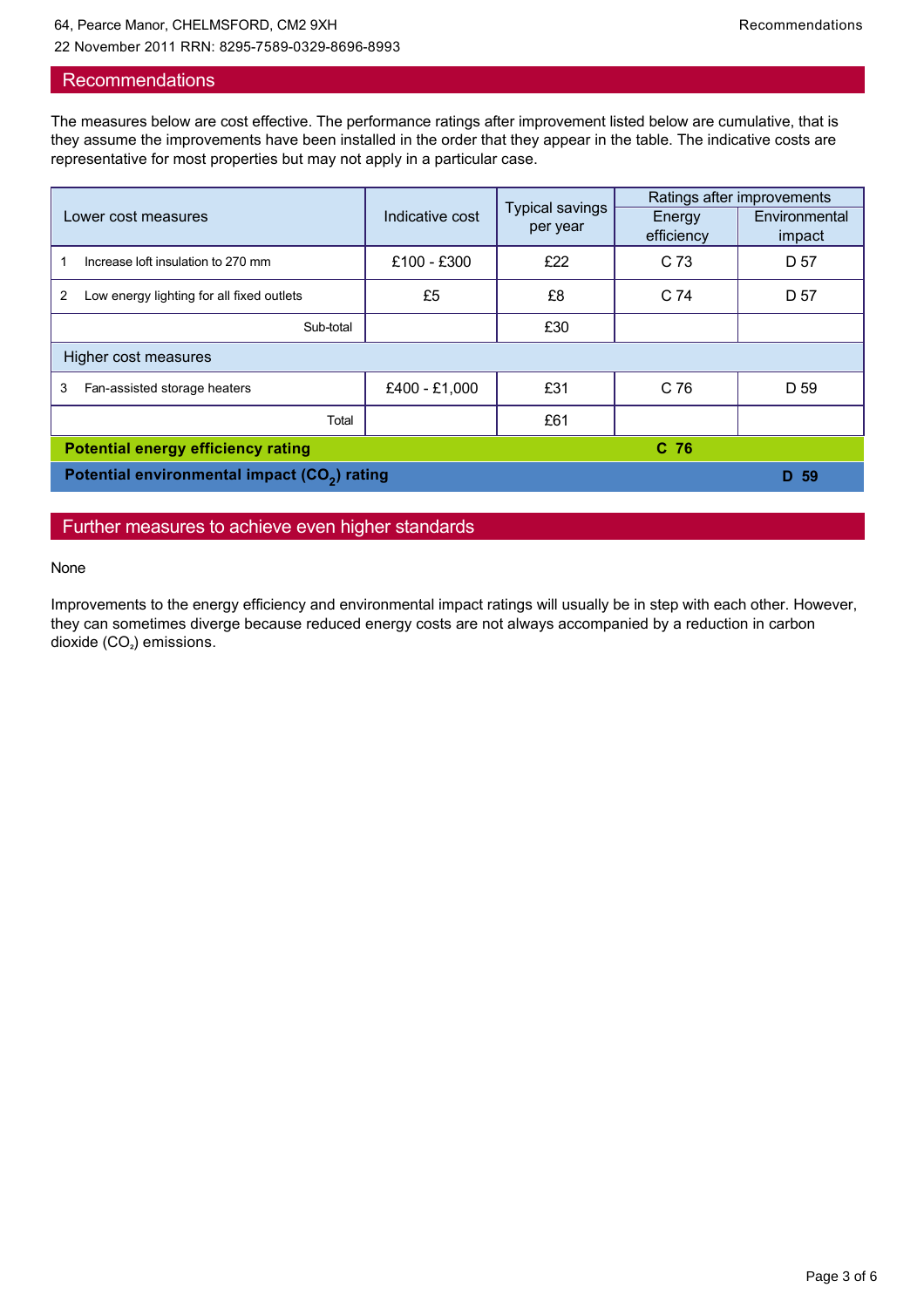## 64, Pearce Manor, CHELMSFORD, CM2 9XH energy Performance Certificate 22 November 2011 RRN: 8295-7589-0329-8696-8993

## Summary of this home's energy performance related features

The table below gives an assessment of the key individual elements that have an impact on this home's energy and environmental performance. Each element is assessed by the national calculation methodology; 1 star means least efficient and 5 stars means most efficient. The assessment does not take into consideration the physical condition of any element. "Assumed" means that the insulation could not be inspected and an assumption has been made in the methodology based on age and type of construction.

| Element                                                | Description                                 | Current performance      |               |  |
|--------------------------------------------------------|---------------------------------------------|--------------------------|---------------|--|
|                                                        |                                             | <b>Energy Efficiency</b> | Environmental |  |
| Walls                                                  | Cavity wall, as built, insulated (assumed)  | ★★★★☆                    | ★★★★☆         |  |
| Roof                                                   | Pitched, 150 mm loft insulation             | ★★★★☆                    | ★★★★☆         |  |
| Floor                                                  | (other premises below)                      |                          |               |  |
| Windows                                                | Fully double glazed                         | ★★★★☆                    | ★★★★☆         |  |
| Main heating                                           | Electric storage heaters                    | ★★★☆☆                    | ★☆☆☆☆         |  |
| Main heating controls                                  | Manual charge control                       | ★★☆☆☆                    | ★★☆☆☆         |  |
| Secondary heating                                      | Room heaters, electric                      |                          |               |  |
| Hot water                                              | Electric immersion, off-peak                | ★★★☆☆                    | ★☆☆☆☆         |  |
| Lighting                                               | Low energy lighting in 60% of fixed outlets | ★★★★☆                    |               |  |
| <b>Current energy efficiency rating</b>                |                                             | $C$ 72                   |               |  |
| Current environmental impact (CO <sub>2</sub> ) rating |                                             |                          | E 54          |  |

Low and zero carbon energy sources

None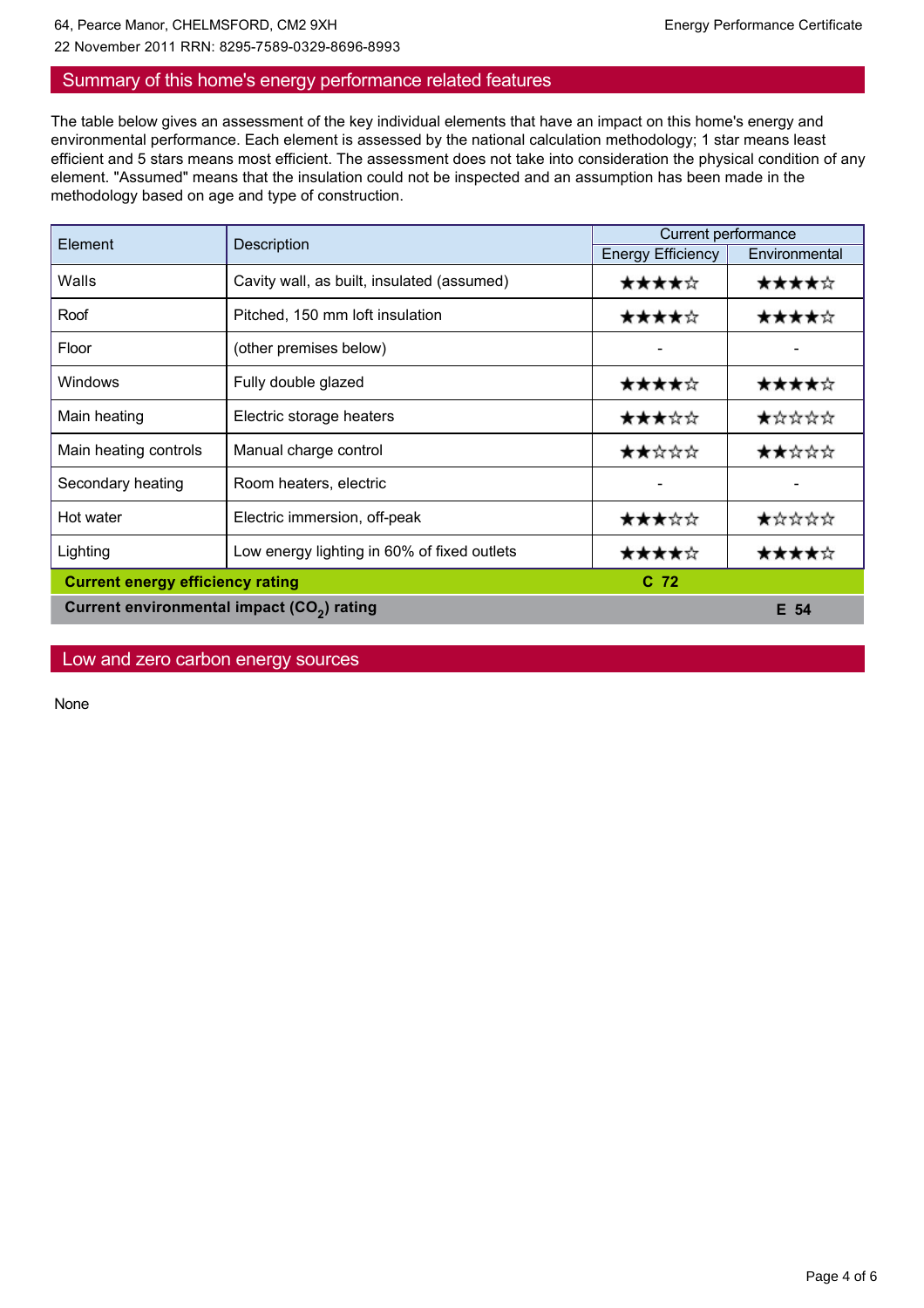## About the cost effective measures to improve this home's performance ratings

If you are a tenant, before undertaking any work you should check the terms of your lease and obtain approval from your landlord if the lease either requires it, or makes no express provision for such work.

#### **Lower cost measures**

These measures are relatively inexpensive to install and are worth tackling first. The indicative costs of measures included earlier in this EPC include the costs of professional installation in most cases. Some of the cost effective measures below may be installed as DIY projects which will reduce the cost. DIY is not always straightforward and sometimes there are health and safety risks, so take advice before carrying out DIY improvements.

#### **1 Loft insulation**

Loft insulation laid in the loft space or between roof rafters to a depth of at least 270 mm significantly reduces heat loss through the roof, improving levels of comfort, reducing energy use and lowering fuel bills. The loft space must have adequate ventilation to prevent dampness. Further information about loft insulation and details of local contractors can be obtained from the National Insulation Association (www.nationalinsulationassociation.org.uk).

#### **2 Low energy lighting**

Low energy light bulbs last up to 12 times longer than ordinary ones and reduce lighting costs.

#### **Higher cost measures**

#### **3 Fan assisted storage heaters**

Fan assisted storage heaters with automatic control are smaller and easier to control than the older type in the property. Building Regulations apply to this work.

About the further measures to achieve even higher standards

Not applicable